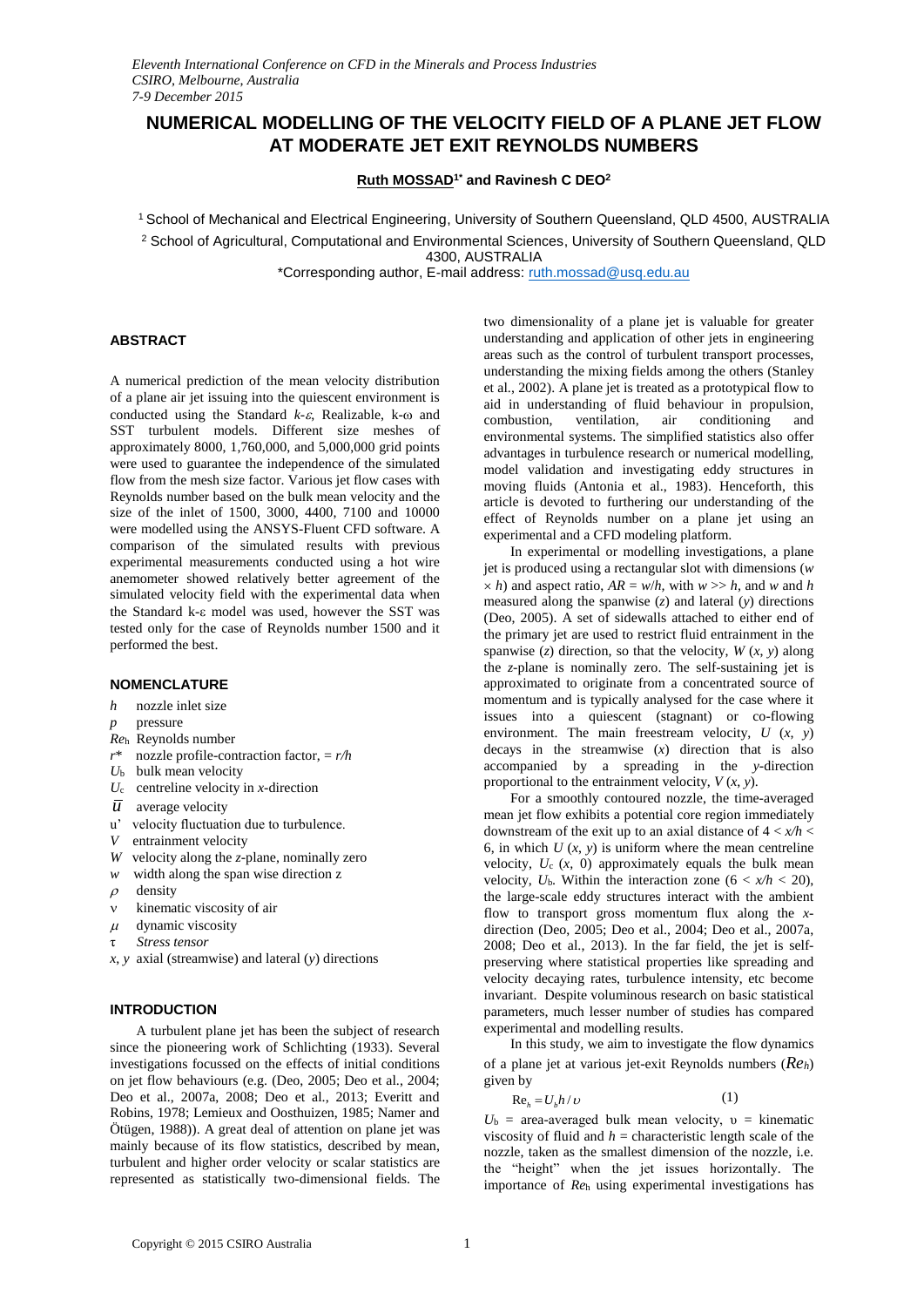been demonstrated in prior studies using a range of Rehvalues, although lesser number of investigations has used simulations at different values of *Re*h. For example, the work of Lemieux and Oosthuizen (1985) tested *Re*<sup>h</sup> values between  $700 \le Re_h \le 4,200$ , Suresh et al., (2008) tested *Reh* between  $250 \leq Re_h \leq 6,250$ , Deo et al., (2008; 2013) used  $Re_h$  between  $1,500 \leq Re_h \leq 10,000$  and Mi et al., (2009) used *Re*<sup>h</sup> between 4,582–57,735. These investigations used experimental data to demonstrate the differences in flow structures relative to the disparities in *Re*<sup>h</sup> values. A significant dependence of the exit and the downstream flow on *Re<sup>h</sup>* demonstrated, despite all exit velocity profiles closely approximating a "top-hat" shape. The effect of *Re<sup>h</sup>* on both the mean and turbulent fields was substantial for  $Re_h \leq 10,000$  but this dependence becomes weaker with increasing *Reh*, consistent with earlier work of Dimotakis (1983) for round jets. The length of the jet's potential core, initial primary-vortex shedding frequency, and far-field rates of decay and spread all depended on Re*h*.

Relative to the volume of experimental data available, there is significant paucity of model simulated data on plane jet flows, although modelling research is somewhat less expensive to perform with no requirement of logistics such as jet facilities other than a computational software, easiness for testing range of initial conditions without the need for constructing nozzles and industrial-scale trials can be performed with greater convenience. Specifically for plane jet flows, some simulated data using Reynolds averaged Navier–Stokes (RANS) is available, albeit at lower, and single Reynolds numbers. Numerical studies using RANS models were published by Heyerichs and Pollard (1996) at *Re*<sup>h</sup> of 10,000, Hosseinalipour and Mujumdar (1997) also performed a similar study at a lower Reynolds number. Wang and Mujumdar (2007) compared five low Reynolds RANS models for two *Re*<sup>h</sup> of 5200 and 10,400. Seyedein et al., (1995) performed another work using k- $\varepsilon$  linear models for various  $Re<sub>h</sub>$  The effect of boundary conditions on the heat transfer was studied by Shi et al., (2002) simulated jets at  $Re_h = 10,200$  $-11,000$  and Isman et al., (2008) using standard  $k-\varepsilon$ , LEVM, two NLEVMs and a differential Reynolds stress model over *Re*h = 4 000–12 000. More recently, Jaramillo *et al*., (2012) performed a study on fluid flow and heat transfer in impinging plane jets for *Re<sup>h</sup>* = 20,000.

The aforementioned investigations only measured the effect of Re<sup>h</sup> on scalar field, particularly, heat transfer rates in plane jet flows. By contrast, lesser number of velocity field measurements were, for example by Klein et al., (2003) for  $Re_h \le 6000$  and Stanley and Sarkar (2002) for  $Re<sub>h</sub> = 3000$ . Clearly, further modelling studies on velocity field of plane jets are warranted, so that the large and small-scale turbulent eddy structures that govern the mixing field can be investigated.

Although several comparisons have been performed in separate studies, to our best knowledge, no study has compared independently, the experimental and modelling results of a plane jet. Therefore, our study is motivated by a need to investigate the mean velocity field of a plane jet at a range of low to moderate Reynolds numbers, a regime where flow dynamics are expected to evolve differently with exit flow conditions (Deo et al., 2004; Deo et al., 2008; Deo et al., 2013; Mi et al., 2009).

## **EXPERIMENTAL AND MODELLING DETAILS**

## **III. EXPERIMENTAL DESIGN**

## **A. Plane jet facility**

The experiment has been described in detail elsewhere (Deo, 2005; Deo et al., 2004; Deo et al., 2007a, 2008; Deo et al., 2013; Mi et al., 2009) so a summarised version is presented. All data were collected at the School of Mechanical Engineering, The University of Adelaide. Unheated air was supplied by an open circuit wind tunnel driven by a variable-speed, 14.5 kW aerofoil-type centrifugal fan. The flow was pre-conditioned by a diffuser, settling chamber, honeycomb and screens, feeding into a large, polynomial contraction. The exit of the contraction measured 720 mm  $\times$  340 mm, to which the plane jet nozzle was clamped securely. The plane jet nozzle was constructed from two perspex end plates, separated by slot height,  $h = 5.6$  mm and width,  $w = 340$ mm, figure 1. The inward edges were radially contoured with  $r = 12$  mm. Consequently, the design ensured a sufficiently large aspect ratio,  $AR = w/h = 60$  to produce statistically two-dimensional jet far into the selfpreserving region (13) and the nozzle profile-contraction factor,  $r^* = r/h \approx 2.14$  was necessary to produce mean exit  $\gamma$  profile resembling the Blasius form (Deo et al.,





**Figure 1**: A schematic view of jet measurement facility.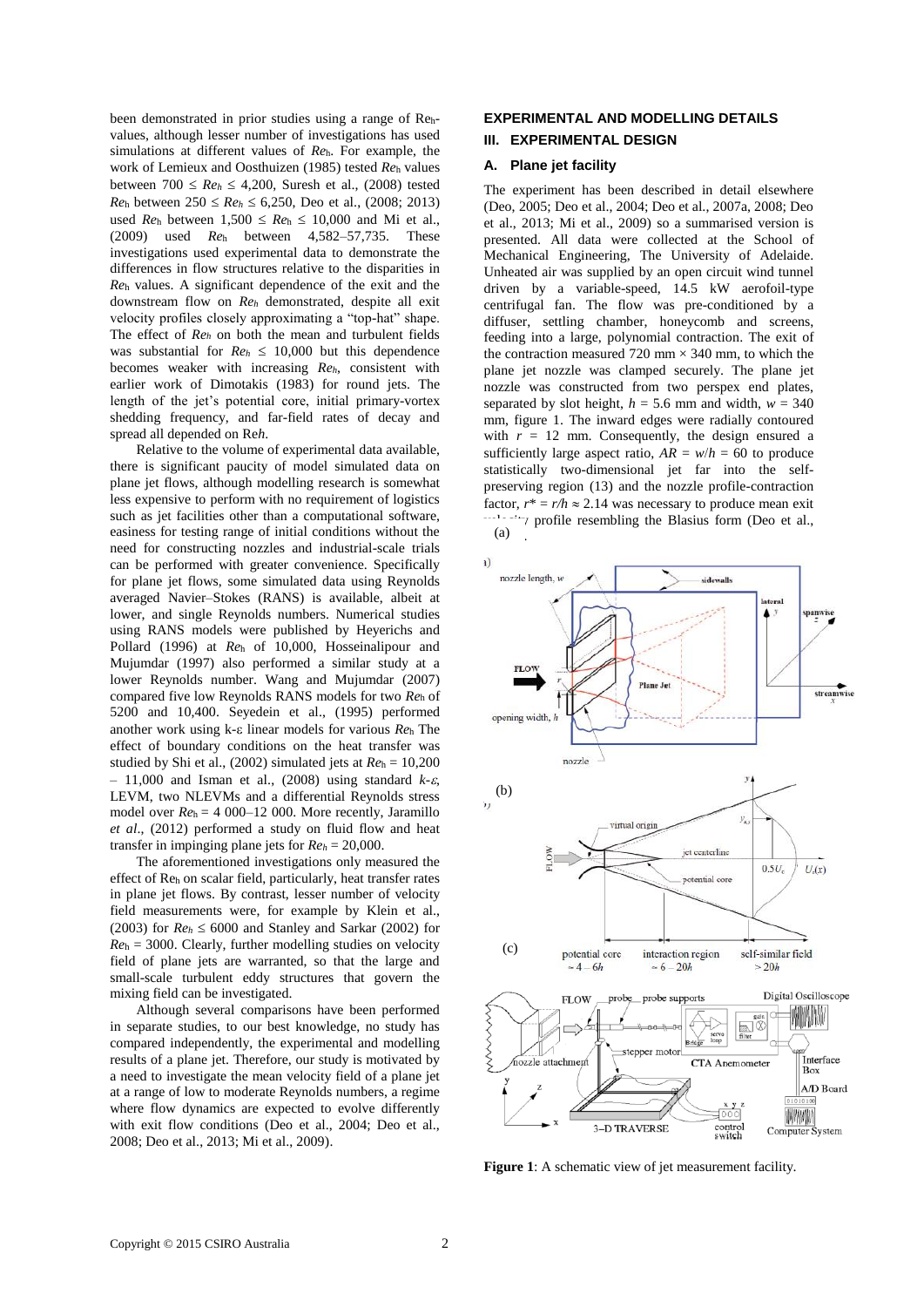#### **B. Hot wire anemometry**

A constant temperature anemometer (CTA) employing single hot wire probes was employed. A 3-dimensional traverse gear enabled measuring instruments to be traversed laterally (across the jet) and axially (direction of mean flow). The mean static pressure was measured with a Pitot static tube to calibrate the sensor. The streamwise component of instantaneous velocity, *U*(*x*) was measured on the centreline over the region  $0 \le x/h \le 160$ , while the lateral component, *U*(*x*, *y*) was measured at selected *x/h* across all isothermal jets for different values of *Re*h.

A PC-30F data system operating at 200 kHz attached to a computer. After monitoring real-time raw signals on a Tektronix Oscilloscope, all data were visualized in WaveView 2.0 (DOS based data interface) for preliminary inspection. The input range of  $A/D$  board was  $\pm$  5.0 V, so an appropriate offset was applied to the sampled voltage to rectify the signal to remain within  $\pm$  3.0 V. This avoided clipping important tails of higher order moments of the fluctuating velocity signal (34). A cut-off frequency,  $f_c =$ 9.2 kHz was used to sample data at a Nyquist frequency of 18.4 kHz for 22.4 seconds to collect approximately 40 000 data points per measurement location. Based on the hotwire calibrations and scatter in analysed data, estimated uncertainties in mean quantities were ~4.0*%* and those on the centre-plane were ~0.8*%*.

## **III. CFD MODELLING**

The governing equations namely conservation of mass and momentum, in differential form for incompressible, steady, isothermal, three-dimensional, turbulent flow are given below:

$$
\nabla \cdot (\rho \overline{\mathbf{u}}) = 0 \qquad (2)
$$

$$
\nabla \cdot (\rho \overline{\mathbf{u}} \overline{\mathbf{u}}) = -\nabla \rho + \nabla \cdot \mu \nabla \overline{\mathbf{u}} + \nabla \cdot \rho \mathbf{u}' \mathbf{u}' \qquad (3)
$$

In these equations,  $\overline{u}$  is the average velocity vector which has the component u, v and *w,* in the *x, y* and *z* directions, *p* is the average static pressure, and  $\rho$  is the density. Equation (2) is the time-averaged Navier-Stokes equation for turbulent flow in which  $\nabla$ .  $(-\rho \, u' \dot{u}'')$  is the Reynolds stresses, which depend on the turbulence model chosen. The governing equations are non-linear partial differential equations for which a closed form solution is not possible. The computational fluid dynamics software "ANSYS-Fluent", which uses a control volume-based finite difference method, was chosen to solve these equations, due to its good capability, and user-friendliness.

Four turbulent models were used in this work to examine which one predicts the flow more closely to the measured values. These turbulent models are the  $k$ - $\varepsilon$  realizable (Shih et al., 1994),  $k$ - $\varepsilon$  RNG (Choudhury, 1993; Yakhot and Orszag, 1986), the standard  $k \text{-} \varepsilon$  model (Speziale et al., 1991), the standard  $k-\omega$  and the shear stress transport  $k-\omega$ model SST.

The  $k$ - $\varepsilon$  model is a semi-empirical model based on model transport equations for turbulent kinetic energy *k* and its dissipation rates. In fluent there are the standard, the realizable and the RNG  $k-\varepsilon$  models. The last two are improved version of the standard k- $\varepsilon$  model which suits fully turbulent flow problems.

In regard to the  $k$ - $\varepsilon$  realizable, it contains an alternative formulation for the turbulent viscosity and a modified transport equation for the dissipation rate  $\varepsilon$  which has been derived from an exact equation for the transport of the mean-square vorticity fluctuation (Shih et al., 1994) This turbulence model provides superior performance for flows involving rotation, boundary layers under strong adverse pressure gradients, separation, and recirculation. In regards to standard  $k-\omega$  and the STT models, according to Menter et al. (2003) both has a similar form of transport equations for  $k$  and  $\omega$ . However the SST has gradual change from the standard k- $\omega$  model in the inner region of the boundary layer to a high-Reynolds number version of the  $k - \varepsilon$  model in the outer part of the boundary layer and a modified turbulent viscosity formulation to account for the transport effects of the principal turbulent shear stress.

The non-equilibrium wall function was chosen with the realizable turbulent model which uses a two-layer based approach to include the pressure-gradient effects. The wall-neighbouring cells are assumed to consist of a viscous sublayer and a fully turbulent layer. The two layer approach is chosen to compute the budget turbulence kinetic energy in the wall-neighbouring cells using the Lauder and Spalding's log-law for mean velocity that is sensitized to pressure gradient effect, details can be found in Kim and Choudhury (1995). The first order upwind discretization was chosen for turbulent kinetic energy and turbulence dissipation rate to guarantee stability of the solution while the second order upwind discretization was used for the momentum and the PRESTO discretization (PREssure STaggering Option) was chosen for the pressure since it is more appropriate for flow with swirl and the SIMPLE method (Semi-Implicit Method for Pressure- Linked Equations) algorithm, was chosen for the pressure velocity coupling.

Only half of the domain was modelled by choosing a horizontal symmetry surface in the middle of jet inlet. Other boundary conditions were velocity at the inlet, and atmospheric pressure at outlet, non-slip condition on the walls surrounding the domain.

### **RESULTS**

Comparison of the velocity along the centreline of the jet for the case of Reynolds number 1500 for the different hexahedral mesh sizes of 8000, 1,760,000 & 5,000,000 nodes using the standard  $k - \varepsilon$  model with the experimental results are given in Figure 2.

A comparison of the effect of mesh size on the centreline velocity is shown. It is evident that in the very near field, within the core of the plane jet  $(0 \le d \le 0.1)$  m, the experimental mean velocity profile collapses very well with the CFD model using the fine mesh. This region coincides with the potential core of the jet that usually contains pure jet fluid. However, from  $0.1 \le d \le 0.7$ , the experimental data is closer to the smallest and the medium mesh. While for  $d > 0.7$  all mesh size prediction coincide with the experimental values. The exact cause of this discrepancy is not known yet, but will require further investigations to verify the cause of this.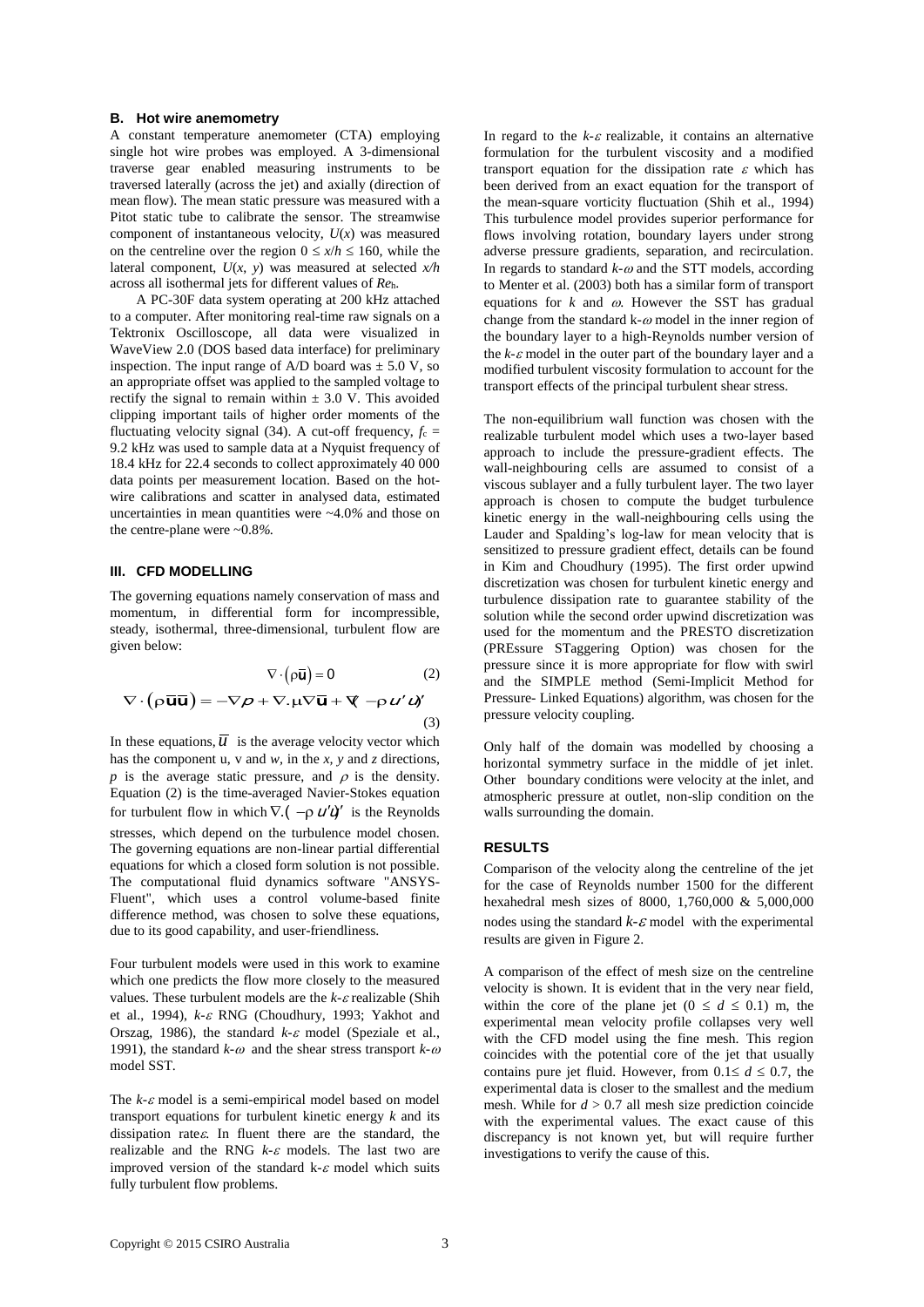Comparison of the experimental results of the velocity along the centreline of the jet for the cases of Reynolds number 1500, 3000, 4400, 7100, 10000 with the CFD model for the fine mesh using the standard *k*-ɛ and the realizable turbulent models are given in figures 3-7. Figure 3 compares the four turbulence model used for the case with Reynold number 1500.



**Figure 2**: Comparison for the mean velocity along the jet centreline using  $k$ - $\varepsilon$  model; for the case with  $Re_h = 1500.$ 



**Figure 3**: Re<sup>h</sup> = 1500



**Figure 4**:  $Re<sub>h</sub> = 3000$ 



**Figure 5**: Reynolds number = 4400



**Figure 6**: Re<sup>h</sup> = 7100



**Figure 7**: Re<sup>h</sup> = 10000

In these figures one can see clearly that the standard  $k$ - $\varepsilon$ model closely for all Reynolds number cases predicts the velocity distribution along the centreline when compared with the experimental results than the realizable turbulence model. However for the case with Reynolds number 1500, in which the four turbulence models were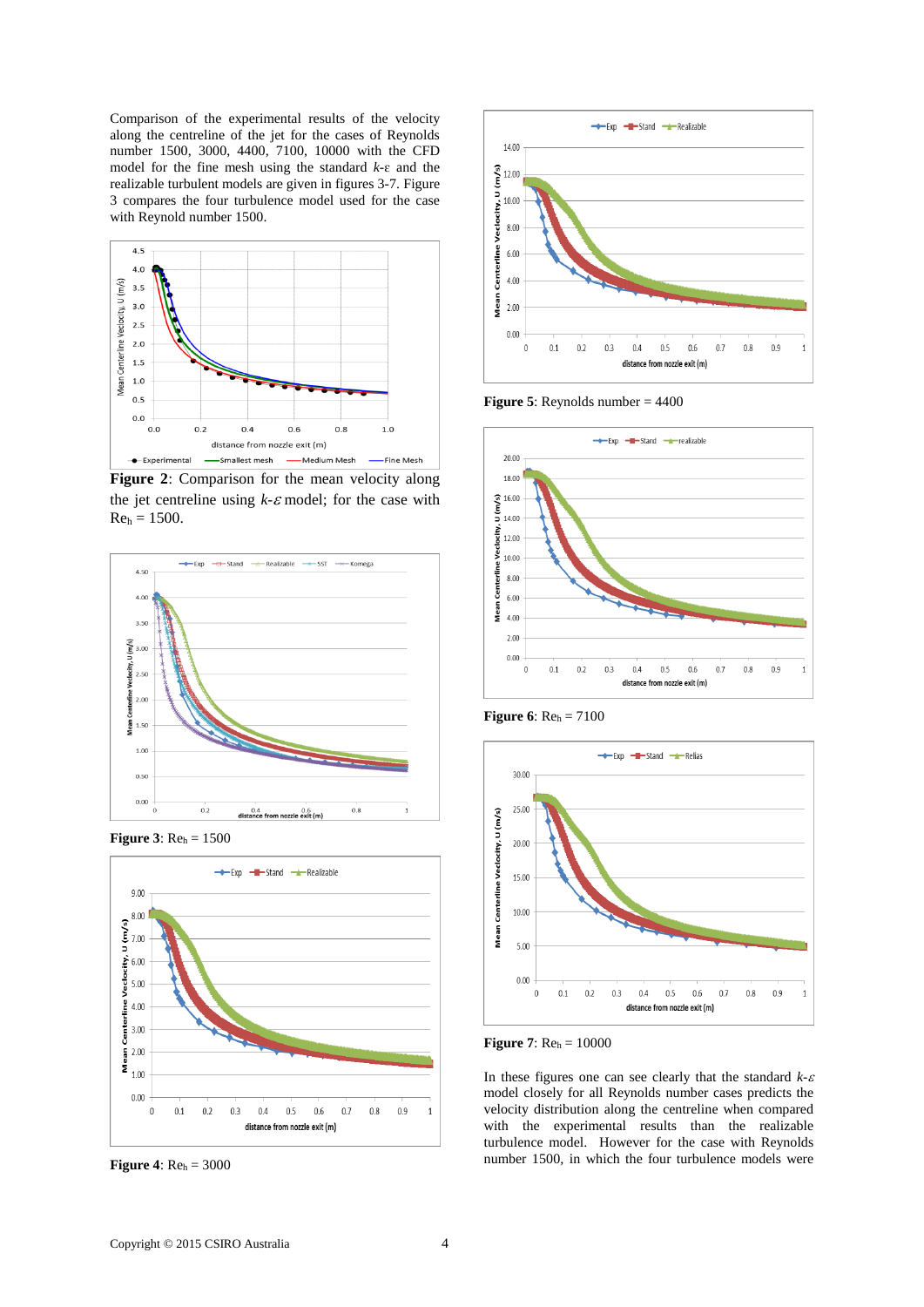compared with the experimental results, it shows that the SST turbulent model performed the best.

The lateral profile of the mean velocity at  $x/h = 50$  and 100 for the case of Re<sup>h</sup> **=** 1500 are shown in Figure 8. It is noticeable that the simulated profiles have good agreement with the experimental profile for both locations.



 $x / h = 50$ ; Re<sub>h</sub> = 1500

**Figure 8**: The lateral (*y*-direction) profile  $(x / h = 50$  and 100) of the mean velocity  $U(x, y)$  across the jet normalised by mean centreline velocity  $U(x, 0)$  on ordinate axis and the jet half width *y*0.5 on abscissa.

#### **CONCLUSION**

The comparison of the numerical model results for most Reynold numbers investigated with the experimental results showed that standard  $k$ - $\varepsilon$  turbulent model is more appropriate to predict this type of flow than the realizable turbulent. However when the SST turbulence model was used for the case with Reynold number1500, it performed even better. The realizable turbulent model is known to provide superior performance for flows involving rotation, boundary layers under strong adverse pressure gradients, separation, and recirculation, which is not the case for a jet flowing in a motionless surrounding. Using the SST model with the rest of Reynold numbers and other turbulent models which are becoming available will be investigated in future research to find the most suitable model for this particular problem with which the difference between the model and the experimental results is minimized.

## **REFERENCES**

ANTONIA, R., BROWNE, L., RAJAGOPALAN, S., CHAMBERS, A., (1983), "On the organized motion of a turbulent plane jet", *Journal of fluid mechanics*, **134**. 49- 66.

CHOUDHURY, D., (1993), "*Introduction to the renormalization group method and turbulence modeling"*. Fluent Incorporated.

DEO, R., MI, J., NATHAN, G., (2004), "An investigation of the influence of nozzle aspect ratio on the velocity field of turbulent plane jet". *15th Australian fluid mechanic conference*.

DEO, R., C. (2005), "Experimental investigations of the influence of Reynolds number and boundary conditions on a plane air jet, PhD Thesis". *School of Mechanical Engineering*, The University of Adelaide, South Australia.

DEO, R.C., MI, J., NATHAN, G.J., (2007a), "The influence of nozzle aspect ratio on plane jets", *Experimental thermal and fluid science*, **31**. 825-838.

DEO, R.C., MI, J., NATHAN, G.J., (2007b), "The influence of nozzle-exit geometric profile on statistical properties of a turbulent plane jet", *Experimental Thermal and Fluid Science*, **32**. 545-559.

DEO, R.C., MI, J., NATHAN, G.J., (2008), "The influence of Reynolds number on a plane jet", *Physics of Fluids*, **20**, p. 075108.

DEO, R.C., NATHAN, G.J., MI, J., (2013), "Similarity analysis of the momentum field of a subsonic, plane air jet with varying jet-exit and local Reynolds numbers", *Physics of Fluids*, **25**, p. 015115.

DIMOTAKIS, P.E., MIAKE-LYE, R.C., PAPANTONIOU, D.A., (1983), "Structure and dynamics of round turbulent jets", *Physics of Fluids*, **26**. 3185-3192.

EVERITT, K., ROBINS, A., (1978), "The development and structure of turbulent plane jets", *Journal of Fluid Mechanics*, **88**. 563-568.

HEYERICHS, K., POLLARD, A., (1996), "Heat transfer in separated and impinging turbulent flows", *International Journal of Heat and Mass Transfer*, **39**. 2385-2400.

HOSSEINALIPOUR, S., MUJUMDAR, A., (1997), "Flow and thermal characteristics of steady two dimensional confined laminar opposing jets: Part I. Equal jets", *International Communications in Heat and Mass Transfer*, **24**. 27-38.

ISMAN, M., PULAT, E., ETEMOGLU, A., CAN, M., (2008), "Numerical investigation of turbulent impinging jet cooling of a constant heat flux surface", *Numerical Heat Transfer, Part A: Applications*, **53**. 1109- 1132.

JARAMILLO, J., TRIAS, F., GOROBETS, A., PÉREZ-SEGARRA, C., OLIVA, A., (2012), "DNS and RANS modelling of a turbulent plane impinging jet", *International Journal of Heat and Mass Transfer*, **55**. 789-801.

KIM, S.-E., CHOUDHURY, D., (1995), "A near-wall treatment using wall functions sensitized to pressure gradient", *Separated and complex flows- 1995*. 273-280.

KLEIN, M., SADIKI, A., JANICKA, J., (2003), "Investigation of the influence of the Reynolds number on a plane jet using direct numerical simulation", *International Journal of Heat and Fluid Flow*, **24**. 785- 794.

LEMIEUX, G., OOSTHUIZEN, P., (1985), "Experimental study of the behavior of plane turbulent jets at low Reynolds numbers", *AIAA journal*, **23**. 1845-1846.

MENTER, F.R., KUNTZ, M., LANGTRY, R. (2003), "Ten years of experience with the SST turbulence model". in: K. Hanjalic, Y.N., M. Tummers (Ed.), *Turbulence, Heat Mass Transfer*, Begell House. 625-632.